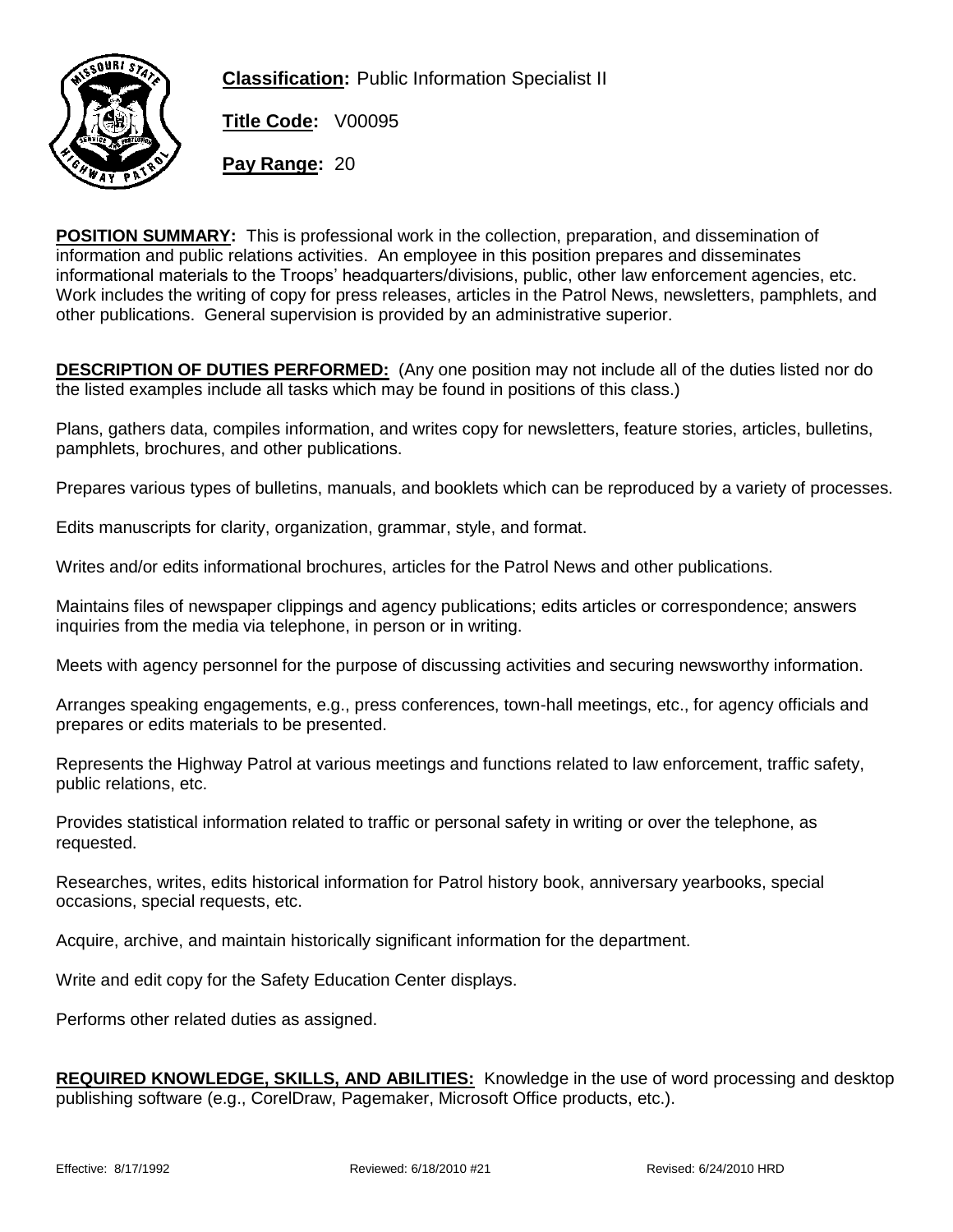## **Classification:** Public Information Specialist II **Classification:** Page 2

Knowledge of the effective interviewing techniques required to obtain necessary information.

Knowledge of journalism, including publications, with emphasis on writing and editing.

Knowledge of news media operation and their proper utilization for dissemination of information.

Ability to operate 35 mm digital camera.

Ability to learn the interpretation of policies, laws, and patrol operations in order to stimulate public interest and gain support and cooperation for the department.

Ability to write effectively at a level, and in proper form, for release to media or publications.

Ability to communicate effectively to the public, news media, other law enforcement agencies, etc.

Ability to handle restricted and confidential information in a professional manner and maintain the information as such.

Ability to handle multiple tasks within prescribed deadlines.

Ability to work under stress.

Ability to read English effectively.

Ability to operate basic office equipment as detailed in the description of duties.

Ability to handle restricted and confidential information in a professional manner and maintain the information as such.

Ability to communicate in English clearly and concisely, both orally and in writing.

Ability to establish and maintain harmonious working relations with others.

Ability to work with material that may be of a sexual nature relating to criminal activity (e.g., written material, photographs, and/or verbal language, etc.).

Ability to work hours as assigned.

**MINIMUM EXPERIENCE, EDUCATION, AND TRAINING REQUIRED:** (The following represents the minimum qualifications used to accept applicants, provided that equivalent substitution will be permitted in case of deficiencies in either experience or education.)

Graduation from an accredited four-year college or university with a bachelor's degree in Journalism (preferably Print Journalism), Advertising, Public Relations, or closely related areas.

AND

Possess at least one year as a Public Information Specialist I or related experience.

## **FLSA STATUS:** Non-Exempt